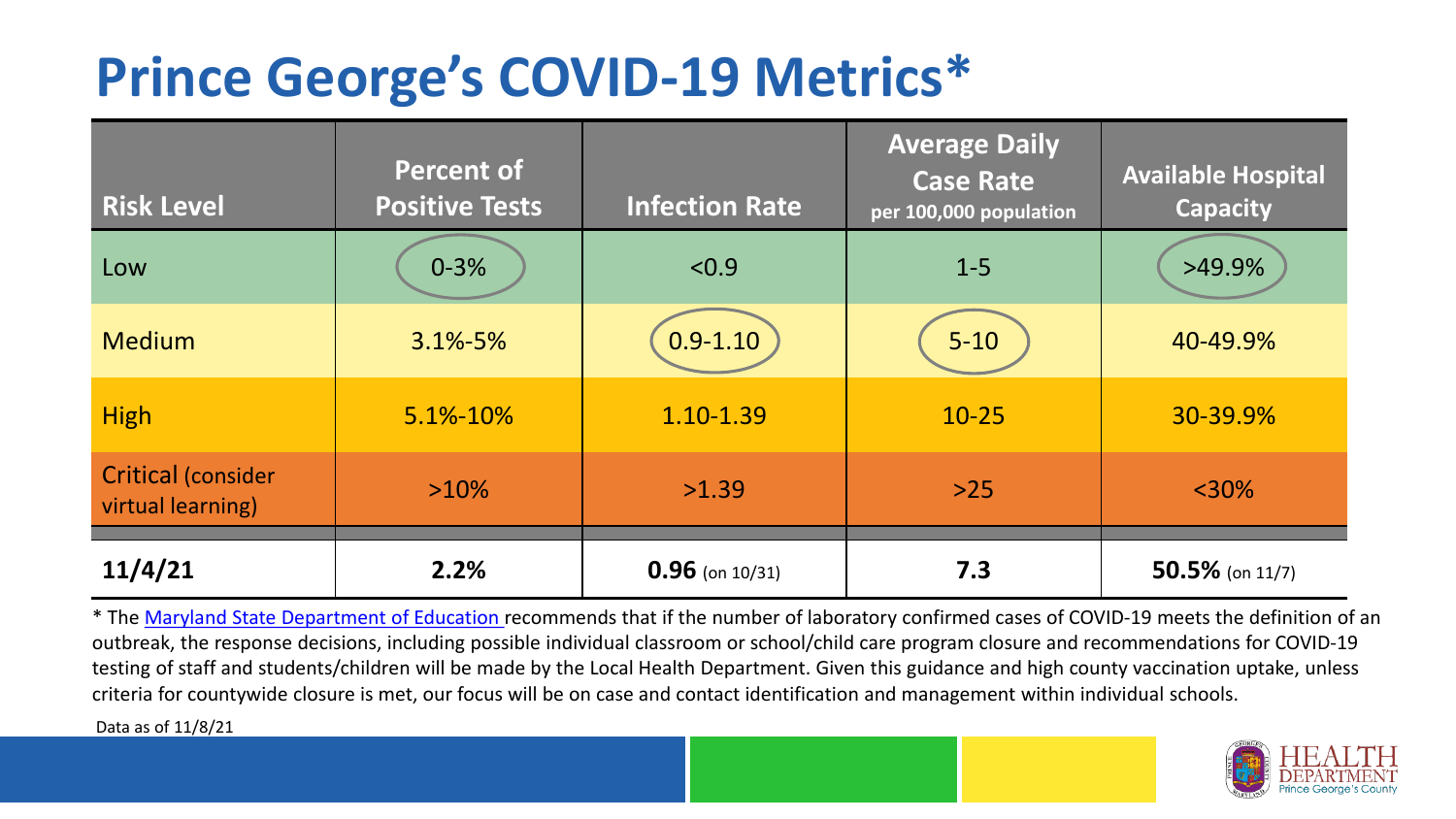# **COVID-19 Community Transmission and Vaccination**

Per the [CDC updated guidance for COVID-19 Prevention in K-12 Schools,](https://www.cdc.gov/coronavirus/2019-ncov/community/schools-childcare/k-12-guidance.html) vaccination is considered the leading prevention strategy for those who are eligible, and **Prince George's County exceeds the percentage of U.S. vaccinations for ages 12 and above**. The CDC also emphasizes using multiple prevention strategies together consistently, included universal indoor masking, as needed based on the level of community transmission and vaccine coverage.



\*County-specific data as of 11/8/21; all other data accessed on 11/8/21 at:<https://covid.cdc.gov/covid-data-tracker>

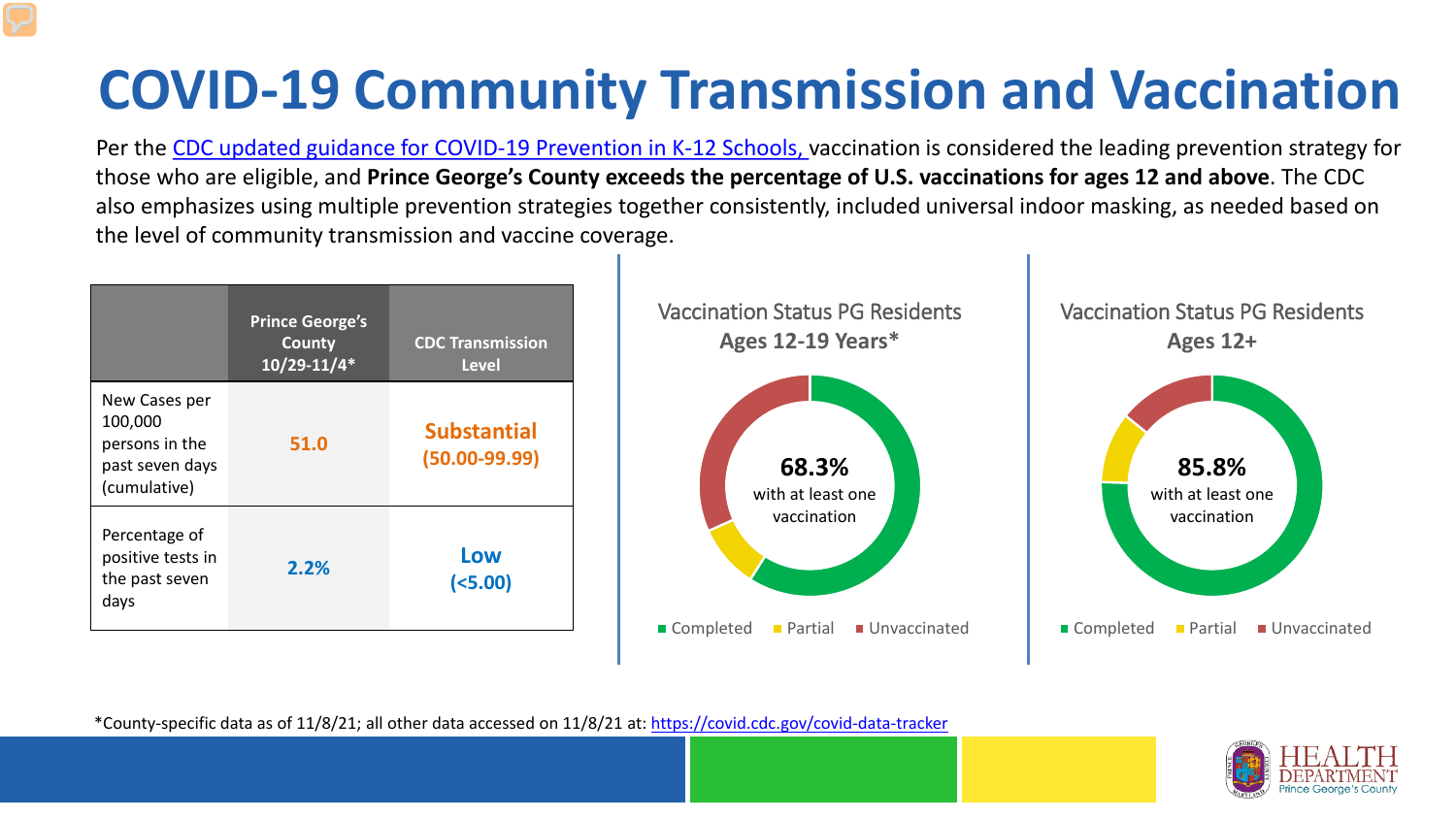#### **Testing: Percent Positive** (past 7 days by test date)

The percent of tests returning as positive for county residents was 2.2% in the middle of last week. We have remained below 3% for over three weeks.

3.3% 3.2% 3.2% 3.2% 3.2% 3.1% 3.0% 3.1% 3.2% 3.1% 2.9% 2.9% 2.8% 2.8% 2.7% 2.5% 2.5% 2.4% 2.2% 2.2% 2.2% 2.1% 2.2% 2.2% 2.3% 2.5% 2.4% 2.5% 2.4% 2.3% 2.3% 2.3% 2.2% 0.0% 0.5% 1.0% 1.5% 2.0% 2.5% 3.0% 3.5% 4.0% 3-Oct 4-Oct 5-Oct 6-Oct 7-Oct 8-Oct 9-Oct 10-Oct 11-Oct 12-Oct 13-Oct 14-Oct 15-Oct 16-Oct 17-Oct 18-Oct 19-Oct 20-Oct 21-Oct 22-Oct 23-Oct 24-Oct 25-Oct 26-Oct 27-Oct 28-Oct 29-Oct 30-Oct 31-Oct 1-Nov 2-Nov 3-Nov 4-Nov

**Percent of Positive COVID-19 Tests by Date Collected** (as of 11/8/21)

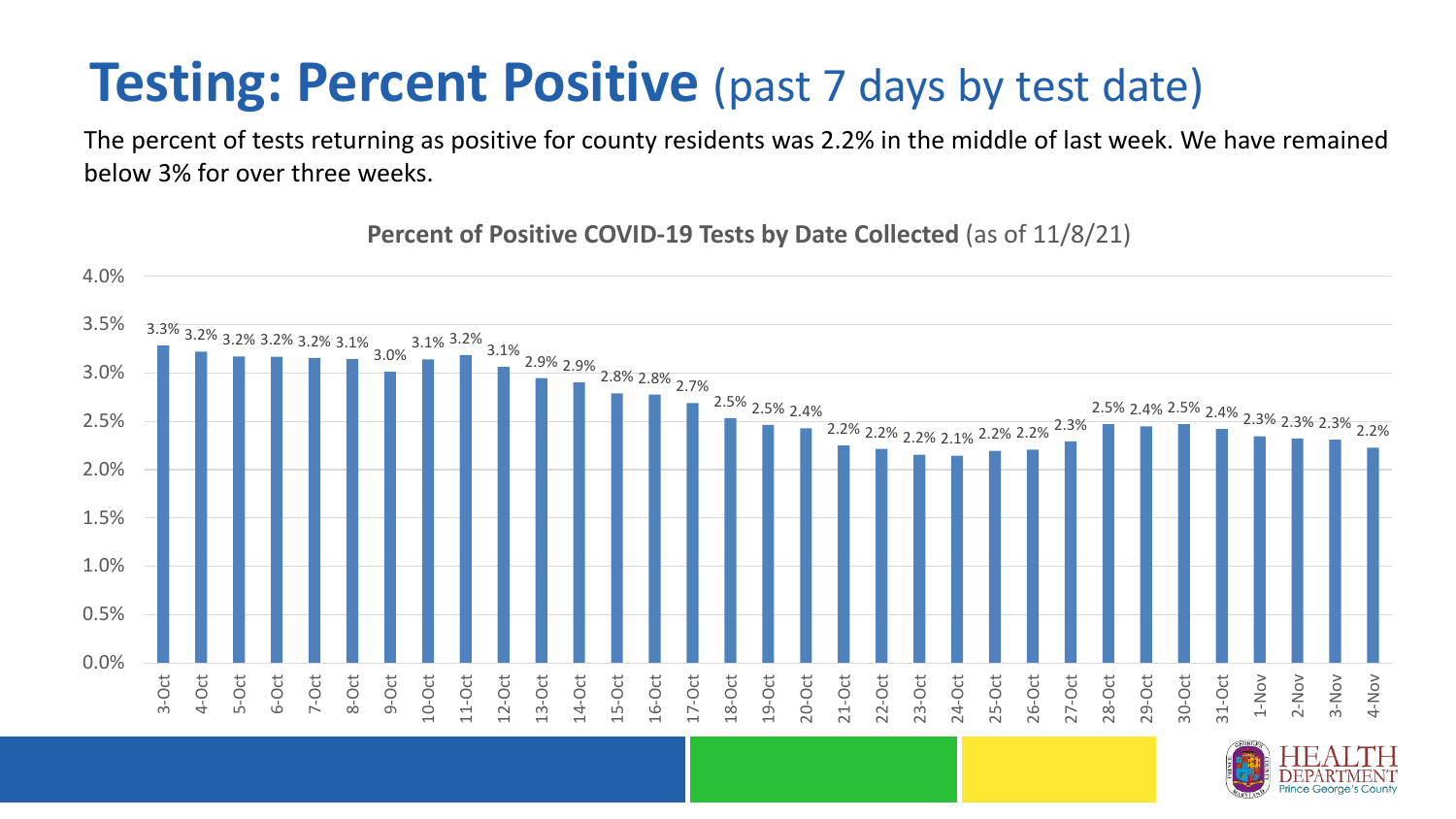### **Infection Rate for Prince George's County**



#### **Estimated by CovidActNow.org**

Accessed 11/8/2021. Each data point is a 14-day weighted average. Presented as the most recent seven days of data as a dashed line, as data is often revised by states several days after reporting.

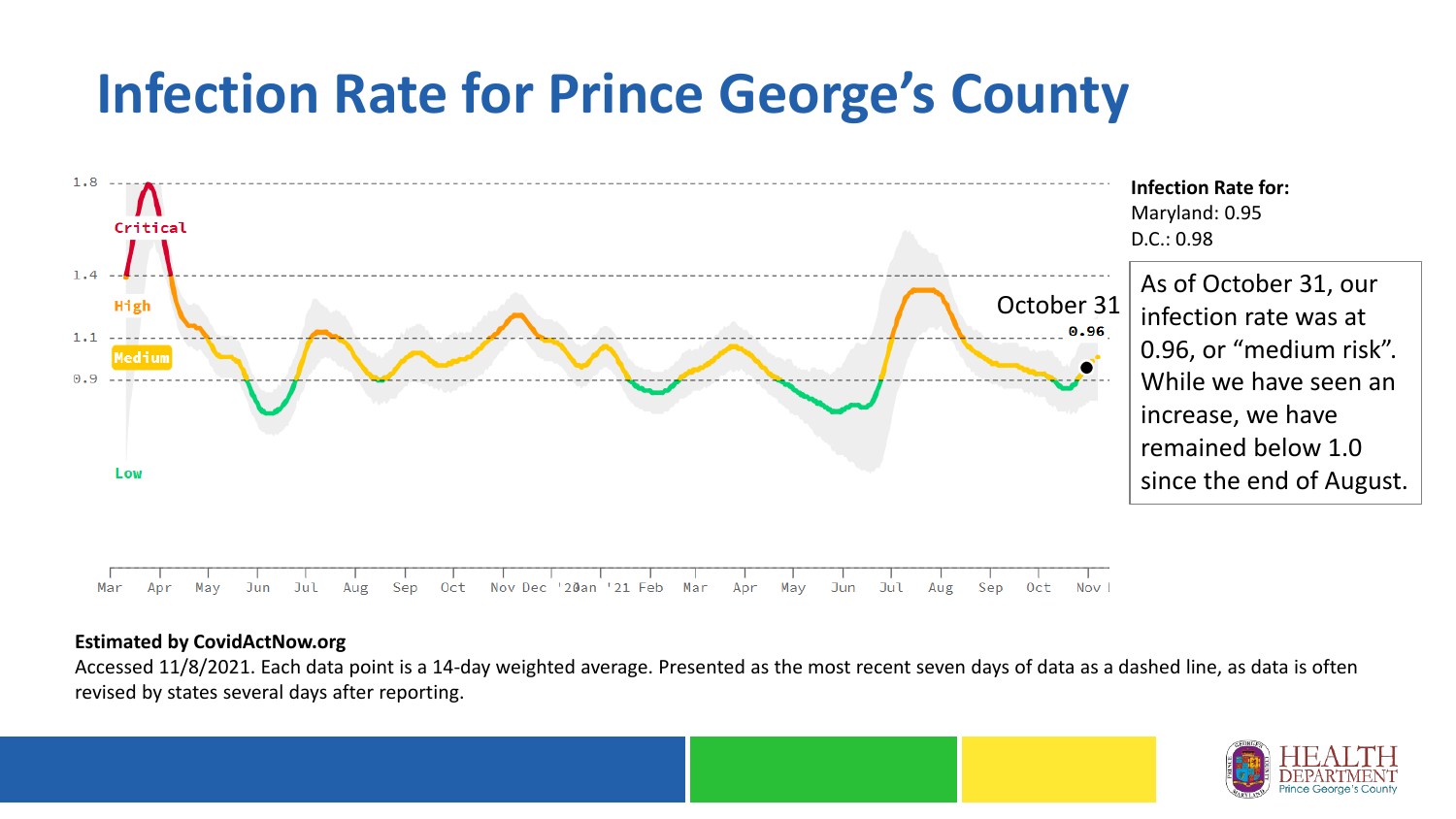#### **Average Daily Case Rate** (7-day Average by test date)

**The daily case rate in the middle of last week was 7.3 new cases per 100,000 resident.** We have remained at "medium risk" for three weeks.

13.4<sub>13.0</sub><br>12.5<sub>12.0</sub><sub>11.611.5</sup>11.3<sup>11.6</sup>11.0</sub>  $10.4_{10.210.3}$  $\frac{9.6}{9.5}$  9.5  $-9.1$  9.2  $-9.0$  8.6 7.9 8.0 7.7 7.9 8.0 7.9 8.0 8.4 8.1 8.2 7.8 7.5 7.4 7.6 7.3 0.0 2.0 4.0 6.0 8.0 10.0 12.0 14.0 16.0 10/3 10/4 10/5 10/6 10/7 10/8 10/9 10/10 10/11 10/12 10/13 10/14 10/15 10/16 10/17 10/18 10/19 10/20 10/21 10/22 10/23 10/24 10/25 10/26 10/27 10/28 10/29 10/30 10/31 11/1 11/2 11/3 11/4 **Low Risk Medium High**

**Average New COVID-19 Cases Per Day Per 100,000 Residents**

Data as of 11/8/21